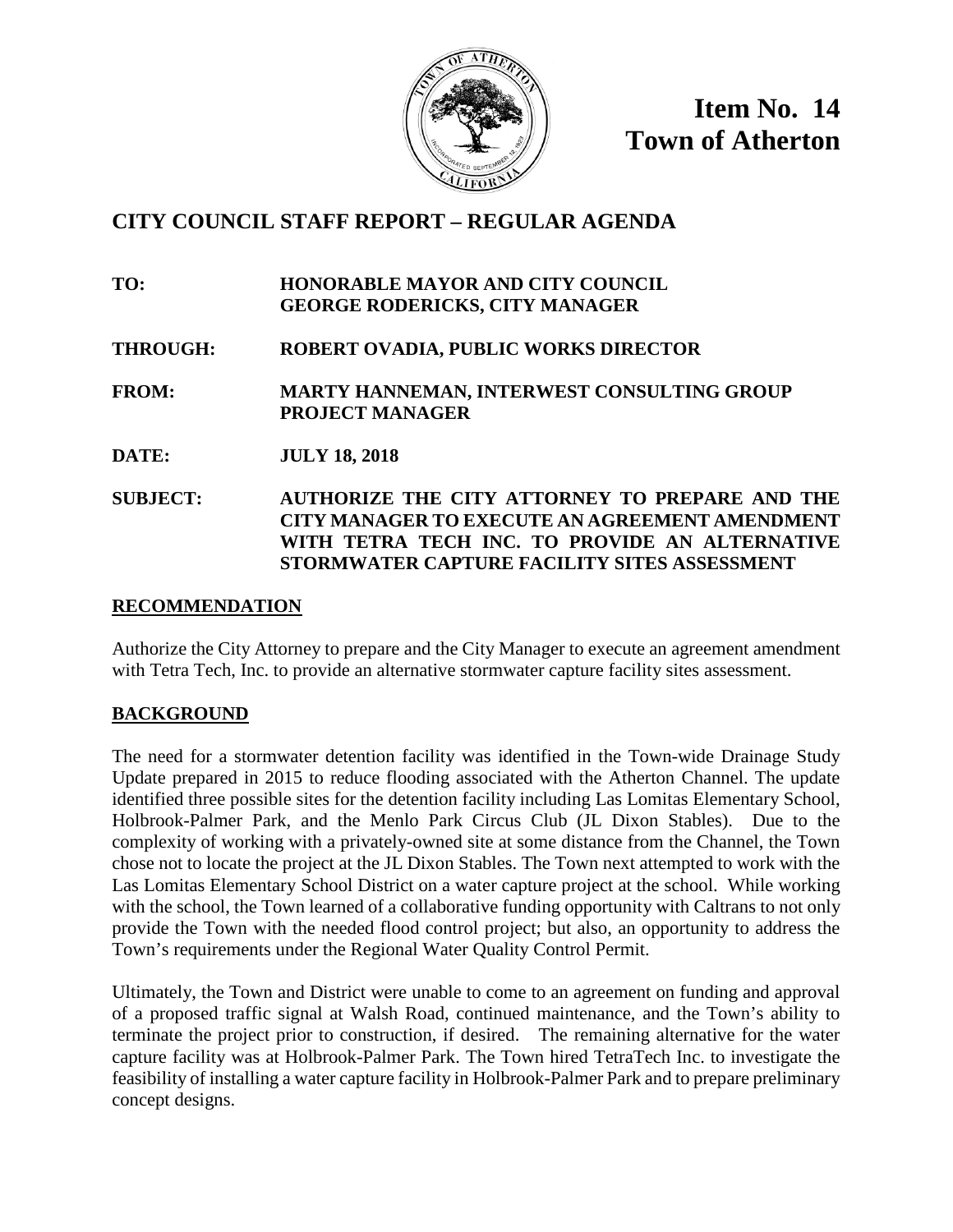### **Atherton Water Capture Project July 18, 2018 Page 2 of 5**

The potential water capture project has been before the City Council numerous times since May 2017, most recently at the Council meeting on May 16, 2018. The project has also been presented a number of times to the Parks & Recreation Committee.

## **DISCUSSION**

At the May 16, 2018 Council meeting staff requested direction on next steps for the water capture facility project. Potential next steps for Council consideration included: 1) Proceed with finalizing the plans, specifications and estimate (PS&E) for the water capture project in Holbrook-Palmer Park; 2) Stop work on the water capture project in Holbrook-Palmer Park and continue the search for a new location; 3) Stop all work. Upon much discussion, the City Council directed staff to move forward with Option 2: Stop work on the water capture project in Holbrook-Palmer Park and continue the search for a new location.

#### Alternative Locations

Staff continues to investigate potential alternate locations for the water capture facility, but does not have any additional information regarding that issue at this time. If Council approves the attached Tetra Tech Agreement Amendment, Tetra Tech will perform the following scope of services for a not to exceed of \$70,620:

### **Task 101. Data Collection and Site Assessment**

Tetra Tech will leverage the data collected for the Holbrook-Palmer Park 20 percent preliminary engineering design report (PEDR) to evaluate the feasibility and benefits associated with siting a stormwater capture facility at an alternate location. Additional field work and data that will need to be collected includes:

1. Perform one (1) site visit to visually confirm site conditions

2. Perform one (1) half-day of topographic surveying to confirm channel bottom elevation and tie to existing topographic survey 3. Review of on-site and adjacent utility information (existing water mains, sanitary sewers, irrigation lines, etc.)

4. Available as-built data, including Atherton Channel

5. Prepare existing AutoCAD base file based on existing topographic survey provided by others and existing aerial imagery Site assessments will be needed to supplement the data collected and develop layouts for the potential site alternatives, as well as determine whether there are any dry weather flows. This scope does not include a geotechnical investigation and assumes that the stormwater capture facility will function primarily as a filtration system (limited infiltration) similar to the Holbrook-Palmer Park Site. Additional topographic survey and geotechnical investigation will be required should the site be selected for further design.

Task 101 Deliverables

- Site photos and field notes
- Summary table of utilities and as-builts reviewed
- Preliminary existing AutoCAD base file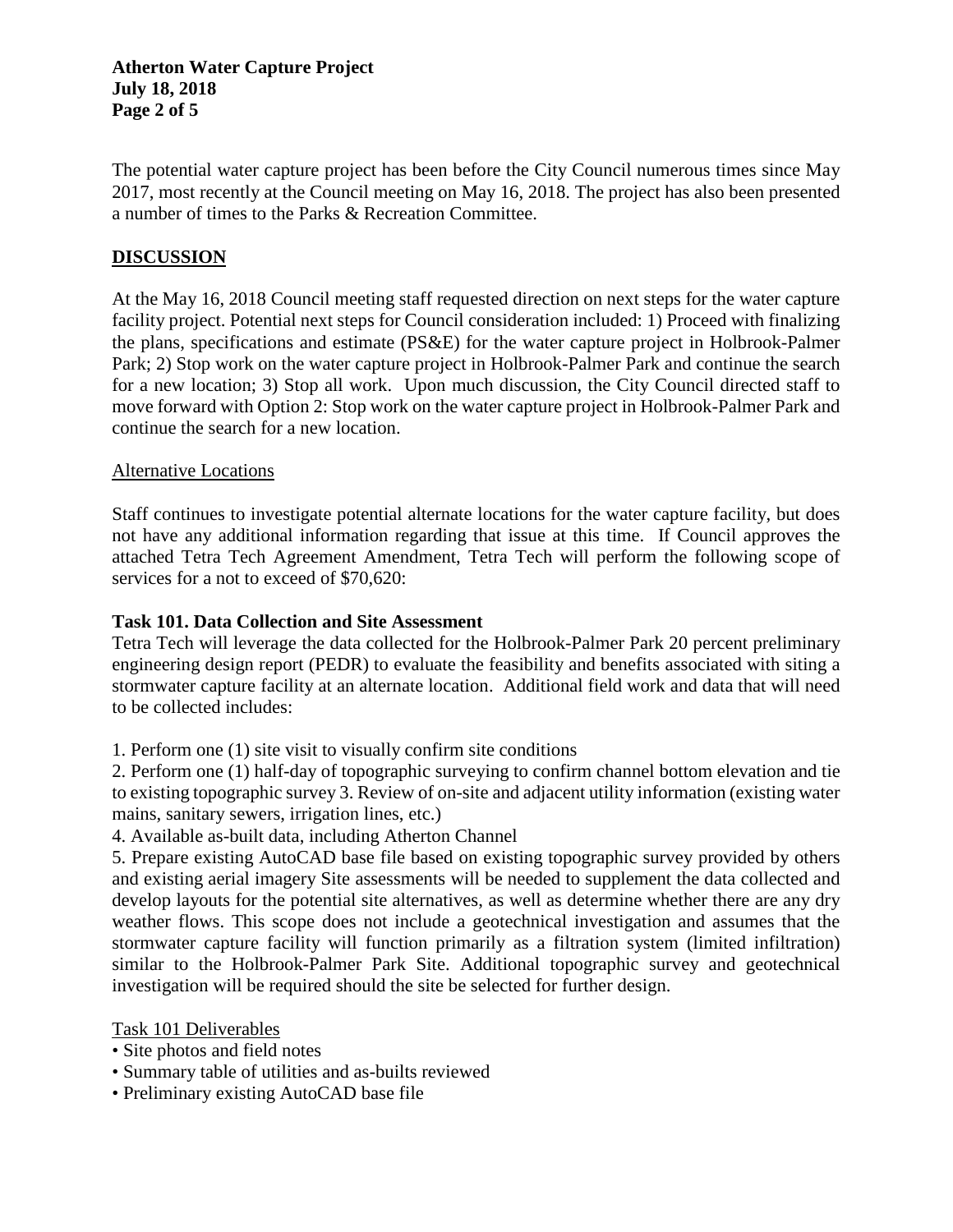**Atherton Water Capture Project July 18, 2018 Page 3 of 5**

### **Task 102. Project Alternatives**

Tetra Tech will develop up to three (3) site layouts, including different configurations of the subsurface storage facility, diversion location, and access routes (during construction and maintenance). Tetra Tech will also assess whether diversion of drainage from additional Caltrans right-of-way (e.g., El Camino Real) is feasible. Aerial photographs will provide the base for these alternatives, which will highlight each of the key project components. The maximum storage capacity, diversion rates, pretreatment units, staging areas, access points, and surface improvements will be clearly indicated on the exhibits. Our team will coordinate with the Town to assess whether treatment and use alternatives are desired at this location and incorporate these elements (e.g., irrigation, treatment, etc.) if necessary. Project alternatives will include plan layouts only. It is assumed that the process flow diagrams and sections prepared for Holbrook-Palmer Park can be used to illustrate the treatment configurations.

Task 102 Deliverables

- Draft project alternative exhibits (maximum of 3)
- Final project alternative exhibits (maximum of 3)

### **Task 103. Project Benefits Analysis**

For each of the project alternatives, the water quality and flood control benefits will be assessed using the same methodology as employed for the Holbrook-Palmer Park assessment. These analyses include:

• Determination of the average annual capture volume for the alternatives using variable diversion rates and storage volumes,

• Quantification of additional potential capture of Caltrans right-of-way (e.g., El Camino Real) if feasible,

• Approximation of water quality benefits using the capture volume and water quality samples collected as part of the Holbrook-Palmer Park PEDR as a proxy for loading,

• Regional impacts on flooding in the Town and downstream using the design storms in the County Bayfront Canal and Atherton Channel assessment, and

• Impacts of the facility over a long-term record using continuous simulation and real time controls.

Each of the project alternatives and range of benefits will be presented to the Town in a memo, which will also compare the results to those associated with the potential project at Holbrook-Palmer Park.

Task 103 Deliverables

- Draft Project Benefit Analysis
- Final Project Benefit Analysis

#### **Task 104. Outreach**

Tetra Tech will assist the Town with outreach efforts associated with the feasibility assessment at an alternate location, including developing materials (presentation slides and/or handouts) for up to one (1) community outreach meeting and one (1) Town Council meeting. The preparation for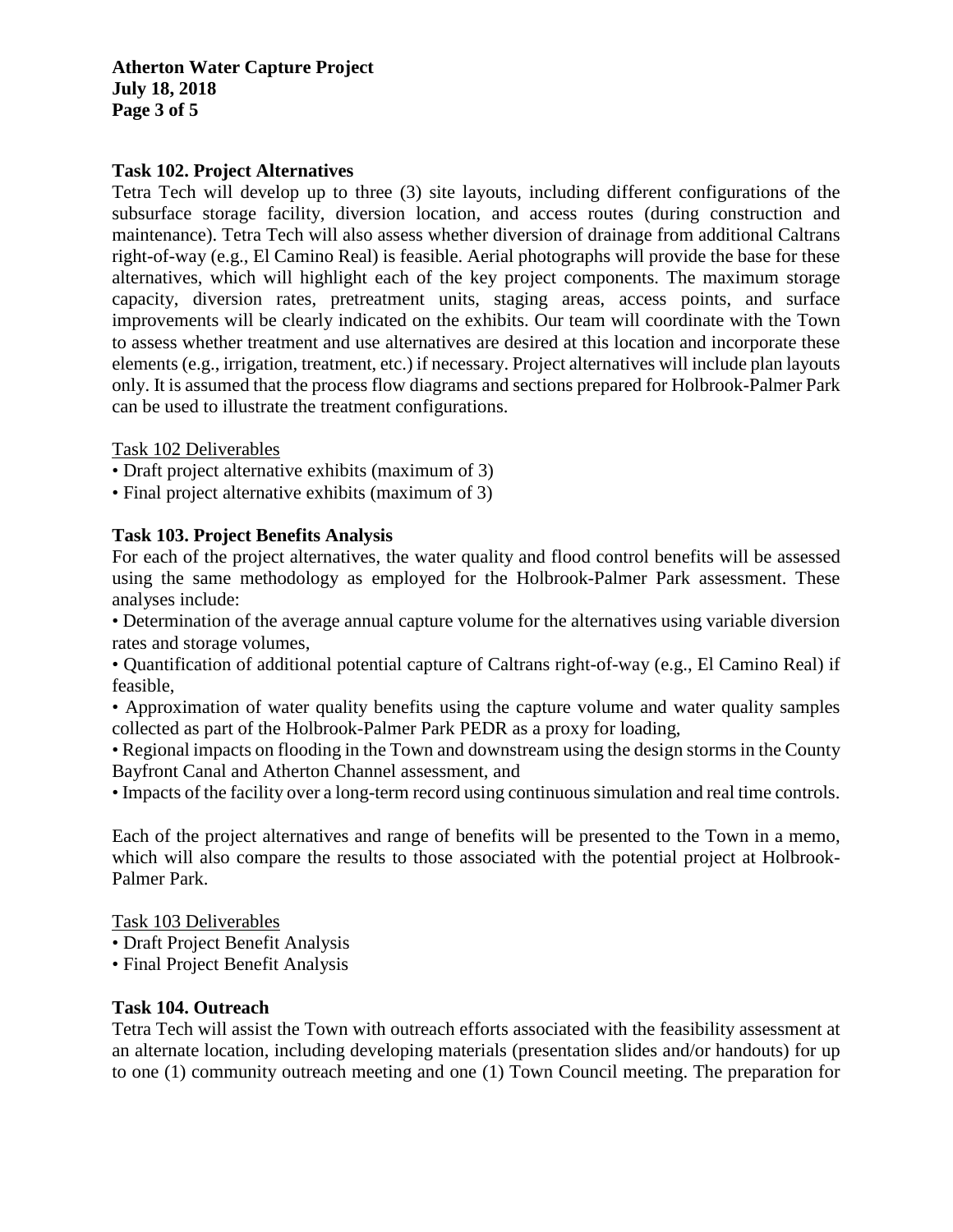### **Atherton Water Capture Project July 18, 2018 Page 4 of 5**

the outreach meetings assumes one conference call of two hours for each meeting and attendance by maximum two (2) Tetra Tech staff at each meeting (assumed duration of 3 hours each).

Task 104 Deliverables

- Outreach meeting materials for 2 meetings
- Coordination meetings (two 1-hour meetings prior to outreach meetings)
- Attendance of two (2) staff at two (2) 3-hour meetings

### **Task 105. Project Management**

Project management for this task will involve weekly coordination calls (1-hour) for the duration of the effort (assumed as 8 weeks). Tetra Tech will provide meeting agendas and meeting minutes for each coordination call to ensure the effort is completed on schedule and within budget.

Task 105 Deliverables

- Outreach meeting materials for 2 meetings
- Coordination meetings (two 1-hour meetings prior to outreach meetings)
- Attendance of two (2) staff at two (2) 3-hour meetings

*City Council action is required to authorize the City Attorney to prepare and the City Manager to execute an agreement amendment with Tetra Tech, Inc. to provide alternative stormwater capture facility sites assessment for a not to exceed fee of \$70,620.*

# **POLICY FOCUS**

The need for a stormwater detention facility was identified in the 2015 Town-wide Drainage Study Update as a Tier 1 project. The Town is also required to improve the quality of stormwater discharges from its municipal stormwater drainage system.

As was mentioned at the various Council meetings, flood control is the Town's primary objective with this proposed facility. Water quality, while still a State-mandate, may be achieved regionally. The Town may be requested and/or required to contribute to regional project in order to achieve the water quality objective if a facility is not located within its jurisdiction.

# **FISCAL IMPACT**

The Town has entered into a Cooperative Implementation Agreement with Caltrans which reimburses the Town for the cost of the development of conceptual design plans for a stormwater capture and treatment project in the Town, as well as the costs of final design and construction if authorized by the Council.

# **PUBLIC NOTICE**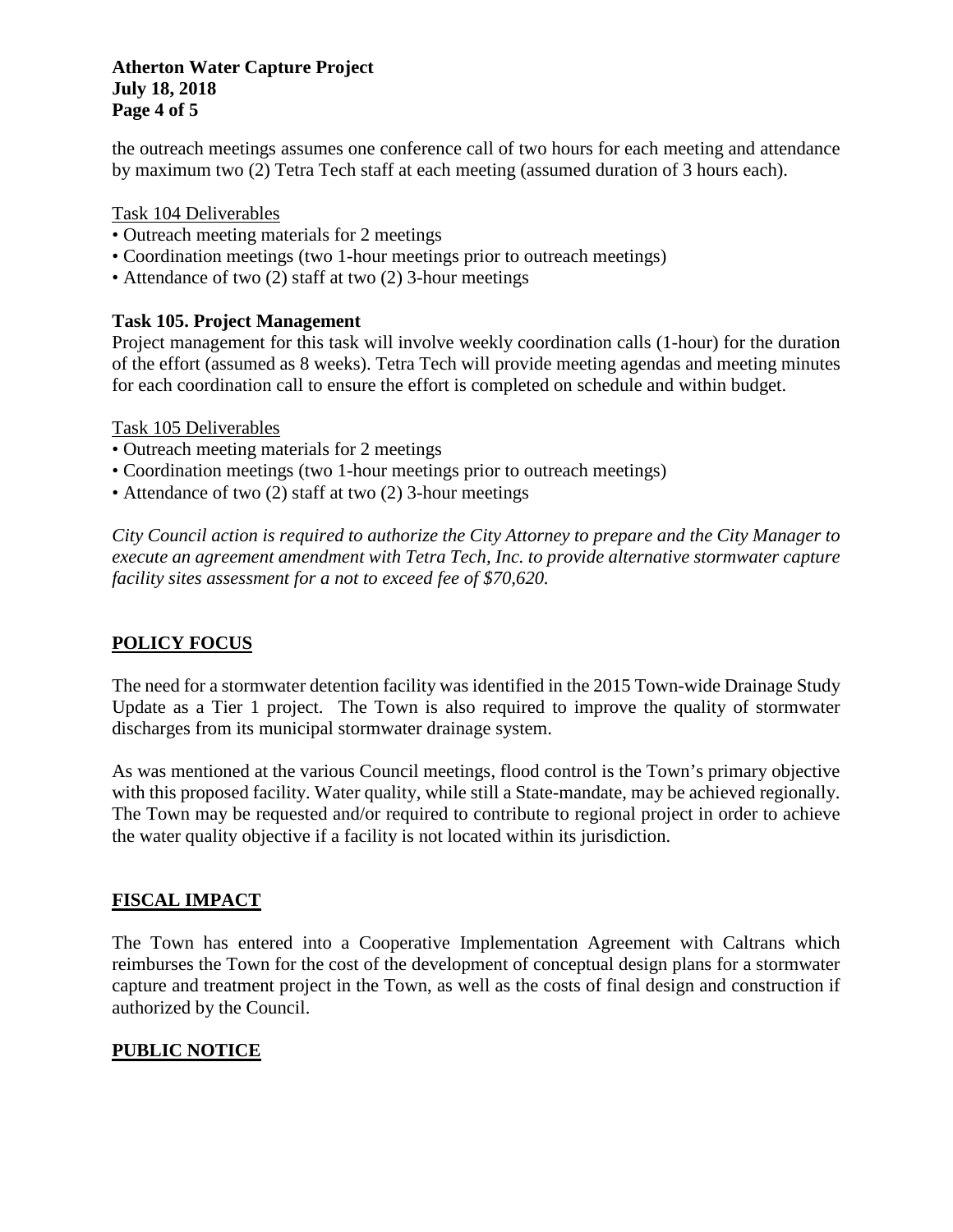### **Atherton Water Capture Project July 18, 2018 Page 5 of 5**

Public notification was achieved by posting the agenda, with this agenda item being listed, at least 72 hours prior to the meeting in print and electronically. Information about the project is also disseminated via the Town's electronic News Flash and Atherton Online. There are approximately 1,200 subscribers to the Town's electronic News Flash publications. Subscribers include residents as well as stakeholders – to include, but be not limited to, media outlets, school districts, Menlo Park Fire District, service provides (water, power, and sewer), and regional elected officials.

# **COMMISSION/COMMITTEE FEEDBACK/REFERRAL**

This item  $X$  has or has not been before a Town Committee or Commission.

- \_\_\_\_ Audit/Finance Committee (meets every other month)
- \_\_\_\_ Bicycle/Pedestrian Committee (meets as needed)
- \_\_\_\_ Civic Center Advisory Committee (meets as needed)
- \_\_\_\_ Environmental Programs Committee (meets every other month)

 X Park and Recreation Committee (meets each month) – *On January 10, 2018, March 7, 2018, and May 2, 2018*

Planning Commission (meets each month)

- \_\_\_\_ Rail Committee (meets every other month)
- \_\_\_\_ Transportation Committee (meets every other month)
- \_\_\_\_ Tree Committee (meets each month)

# **ATTACHMENTS**

Tetra Tech, Inc., Proposal Memo for Alternative Sites Assessment June 28, 2018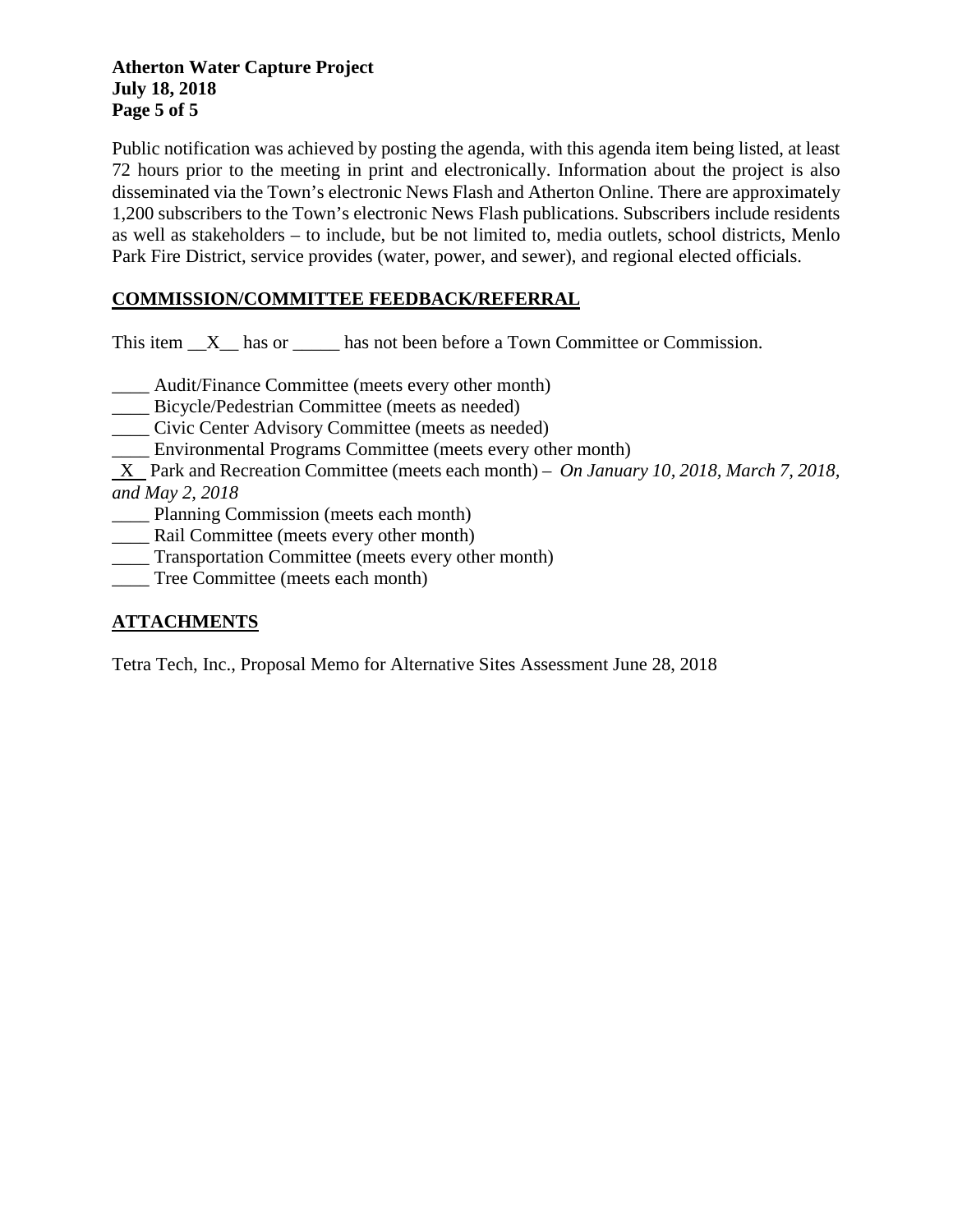

| To:             | Marty Hanneman, Town of Atherton                                                                                     |  |
|-----------------|----------------------------------------------------------------------------------------------------------------------|--|
| $Cc$ :          | Robert Ovadia, Town of Atherton                                                                                      |  |
| From:           | Chad Helmle, Tetra Tech                                                                                              |  |
|                 | Raina Dwivedi, Tetra Tech                                                                                            |  |
|                 | Jason Fussel, Tetra Tech                                                                                             |  |
| Date:           | June 28, 2018                                                                                                        |  |
| <b>Subject:</b> | Alternative Stormwater Capture Facility Preliminary Feasibility Assessment (Alternative to<br>Holbrook- Palmer Park) |  |

Tetra Tech appreciates the opportunity to submit our proposal to provide a preliminary feasibility assessment for siting a stormwater capture facility at an alternate location than Holbrook-Palmer Park in the Town of Atherton. The scope of these services is to assess potential configurations (location, storage volume and diversion rate) to quantify the benefits that siting the facility at an alternate location may have both locally in the Town and downstream at the regional scale. This effort will also identify potential constraints (e.g., utilities, current use disturbances, access, etc.) and opportunities for enhancement, including those proposed in any existing development or master plans (e.g., pedestrian access, parking, recreational uses, etc.). Tetra Tech will leverage the data collected and assessments conducted as part of the Holbrook-Palmer Park Preliminary Engineering Design Report (PEDR) to the extent practicable.

#### **SCOPE OF SERVICES:**

Please find a summary of the scope of services to be provided by the Tetra Tech team.

#### *Task 101. Data Collection and Site Assessment*

Our team will leverage the data collected for the Holbrook-Palmer Park PEDR to evaluate the feasibility and benefits associated with siting a stormwater capture facility at an alternate location. Additional field work and data that will need to be collected includes:

- 1. Perform one (1) site visit to visually confirm site conditions
- 2. Perform one (1) half-day of topographic surveying to confirm channel bottom elevation and tie to existing topographic survey
- 3. Review of on-site and adjacent utility information (existing water mains, sanitary sewers, irrigation lines, etc.)
- 4. Available as-built data, including Atherton Channel adjacent to the Field
- 5. Prepare existing AutoCAD basefile based on existing topographic survey provided by others and existing aerial imagery

Site assessments will be needed to supplement the data collected and develop layouts for the potential site alternatives, as well as determine whether there are any dry weather flows. This scope does not include a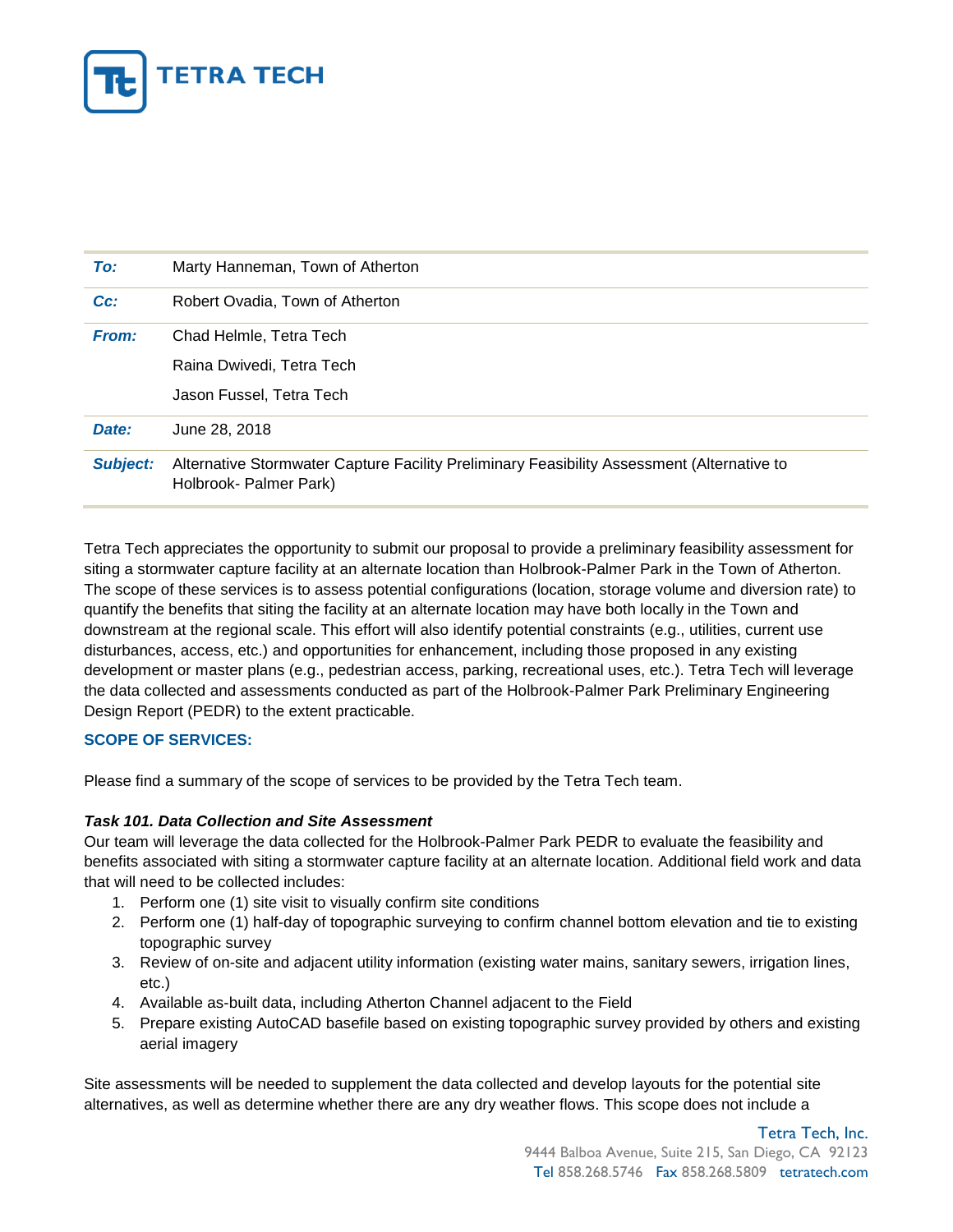geotechnical investigation and assumes that the stormwater capture facility will function primarily as a filtration system (limited infiltration) similar to the Holbrook-Palmer Park Site. Additional topographic survey and geotechnical investigation will be required should the site be selected for further design.

### *Task 101 Deliverables*

- *Site photos and field notes*
- *Summary table of utilities and as-builts reviewed*
- *Preliminary existing AutoCAD basefile*

#### *Task 102. Project Alternatives*

Our team will develop up to three (3) site layouts, including different configurations of the subsurface storage facility, diversion location, and access routes (during construction and maintenance). Our team will also assess whether diversion of drainage from additional Caltrans right-of-way (e.g., El Camino Real) is feasible. Aerial photographs will provide the base for these alternatives, which will highlight each of the key project components. The maximum storage capacity, diversion rates, pretreatment units, staging areas, access points, and surface improvements will be clearly indicated on the exhibits. Our team will coordinate with the Town to assess whether treatment and use alternatives are desired at this location and incorporate these elements (e.g., irrigation, treatment, etc.) if necessary. Project alternatives will include plan layouts only. It is assumed that the process flow diagrams and sections prepared for Holbrook-Palmer Park can be used to illustrate the treatment configurations.

#### *Task 102 Deliverables*

- *Draft project alternative exhibits (maximum of 3)*
- *Final project alternative exhibits (maximum of 3)*

#### *Task 103. Project Benefits Analysis*

For each of the project alternatives, the water quality and flood control benefits will be assessed using the same methodology as employed for the Holbrook-Palmer Park assessment. These analyses include:

- Determination of the average annual capture volume for the alternatives using variable diversion rates and storage volumes,
- Quantification of additional potential capture of Caltrans right-of-way (e.g., El Camino Real) if feasible,
- Approximation of water quality benefits using the capture volume and water quality samples collected as part of the Holbrook-Palmer Park PEDR as a proxy for loading,
- Regional impacts on flooding in the Town and downstream using the design storms in the County Bayfront Canal and Atherton Channel assessment, and
- Impacts of the facility over a long-term record using continuous simulation and real time controls.

Each of the project alternatives and range of benefits will be presented to the Town in a memo, which will also compare the results to those associated with the potential project at Holbrook-Palmer Park.

#### *Task 103 Deliverables*

- *Draft Project Benefit Analysis*
- *Final Project Benefit Analysis*

### *Task 104. Outreach*

Our team will assist the Town with outreach efforts associated with the feasibility assessment at an alternate location, including developing materials (presentation slides and/or handouts) for up to one (1) community outreach meeting and one (1) Town Council meeting. The preparation for the outreach meetings assumes one conference call of two hours for each meeting and attendance by maximum two (2) Tetra Tech staff at each meeting (assumed duration of 3 hours each).